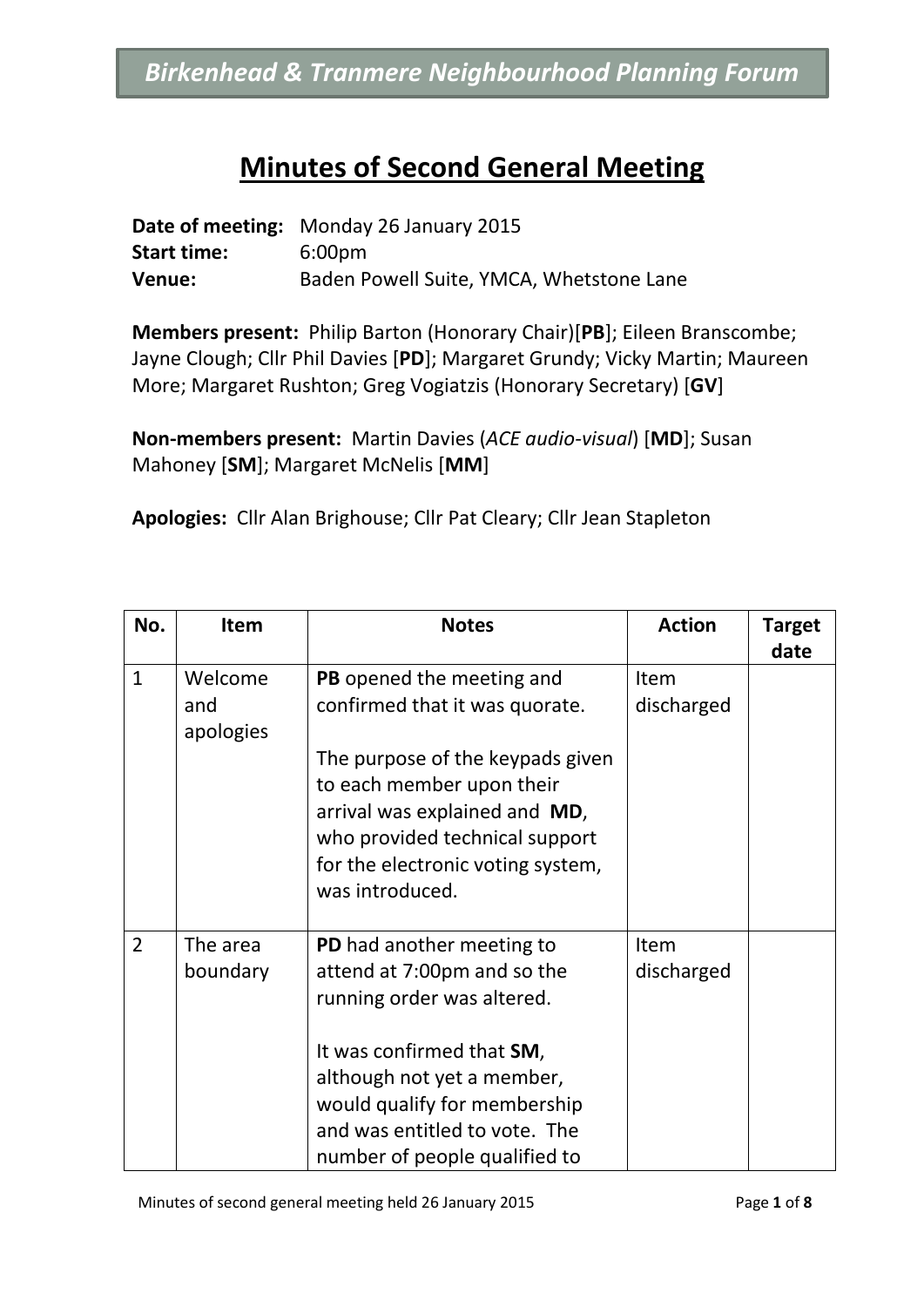| No. | <b>Item</b> | <b>Notes</b>                                                                                                                                                                                                                                                                                                                                                                                                                                                                                                                                                                                                                                           | <b>Action</b> | <b>Target</b><br>date |
|-----|-------------|--------------------------------------------------------------------------------------------------------------------------------------------------------------------------------------------------------------------------------------------------------------------------------------------------------------------------------------------------------------------------------------------------------------------------------------------------------------------------------------------------------------------------------------------------------------------------------------------------------------------------------------------------------|---------------|-----------------------|
|     |             | vote was ten.                                                                                                                                                                                                                                                                                                                                                                                                                                                                                                                                                                                                                                          |               |                       |
|     |             | <b>PB</b> explained the development of<br>the neighbourhood plan area<br>boundary proposals. Since the<br>first general meeting one<br>Councillor (not present) had<br>objected to the inclusion of<br>Victoria Park without also<br>including houses surrounding it<br>and a Council officer had<br>recommended a new proposal<br>relating to the Cammell Lairds<br>yard. Given the critical<br>importance of agreeing the area<br>to be put forward for designation<br>by the Council, it was considered<br>essential to revisit this issue. The<br>Birkenhead & Tranmere Ward<br>had already been agreed as the<br>'default' Neighbourhood Planning |               |                       |
|     |             | Forum area. The following five<br>changes to the area were<br>proposed:<br>1. Claughton Ward: Extend the<br>area to include Bentinck Place,<br>Claughton Place, Cole Street,<br>Claughton Road (part), Grange<br>Road West (part), Eastbourne<br>Road (part) and Grange Mount<br>(part). Reason: to ensure all<br>shops are included in any<br>potential retail policies;<br>residential area similar in<br>social character to Menai<br>Street.                                                                                                                                                                                                       |               |                       |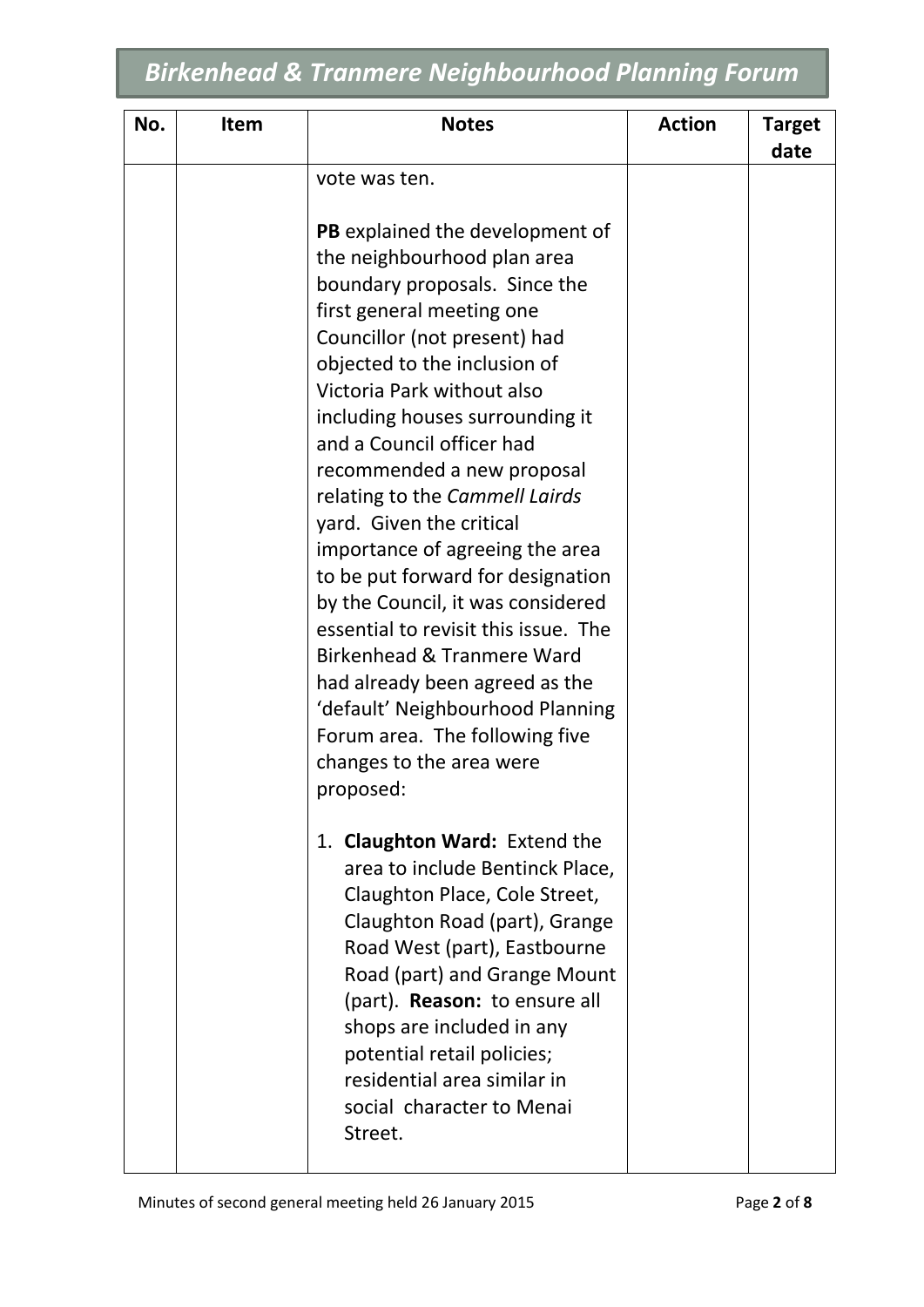| No. | <b>Item</b> | <b>Notes</b>                                                                                                                                                                                                                                                                                                                               | <b>Action</b> | <b>Target</b><br>date |
|-----|-------------|--------------------------------------------------------------------------------------------------------------------------------------------------------------------------------------------------------------------------------------------------------------------------------------------------------------------------------------------|---------------|-----------------------|
|     |             | 2. Oxton Ward: Extend the area<br>to include The Williamson Art<br>Gallery & Museum, with or<br>without surrounding houses.<br>Reason: To support a<br>potential 'cultural triangle'<br>policy between The<br>Williamson Art Gallery &<br>Museum, Birkenhead Central<br>Library and The Little Theatre.                                    |               |                       |
|     |             | 3. Rock Ferry Ward: Extend the<br>area to include Victoria Park<br>with or without surrounding<br>houses. Reason: To ensure<br>any potential open spaces<br>policy applies to both parks.                                                                                                                                                  |               |                       |
|     |             | 4. Rock Ferry Ward: To extend<br>the area to include Holborn<br>Square; Sidney Road (part);<br>Holt Road (part), and Queen<br>Street (part). Reason: To<br>allow for Tranmere Tunnels to<br>be included in the area as part<br>of a potential tourism/heritage<br>policy; common sense to have<br>the boundary follow Old<br>Chester Road. |               |                       |
|     |             | 5. <b>Cammell Lairds:</b> To exclude<br>that part of the yard which<br>falls within the Ward boundary<br>or to extend the area to<br>include the entire Cammell<br>Lairds site.                                                                                                                                                            |               |                       |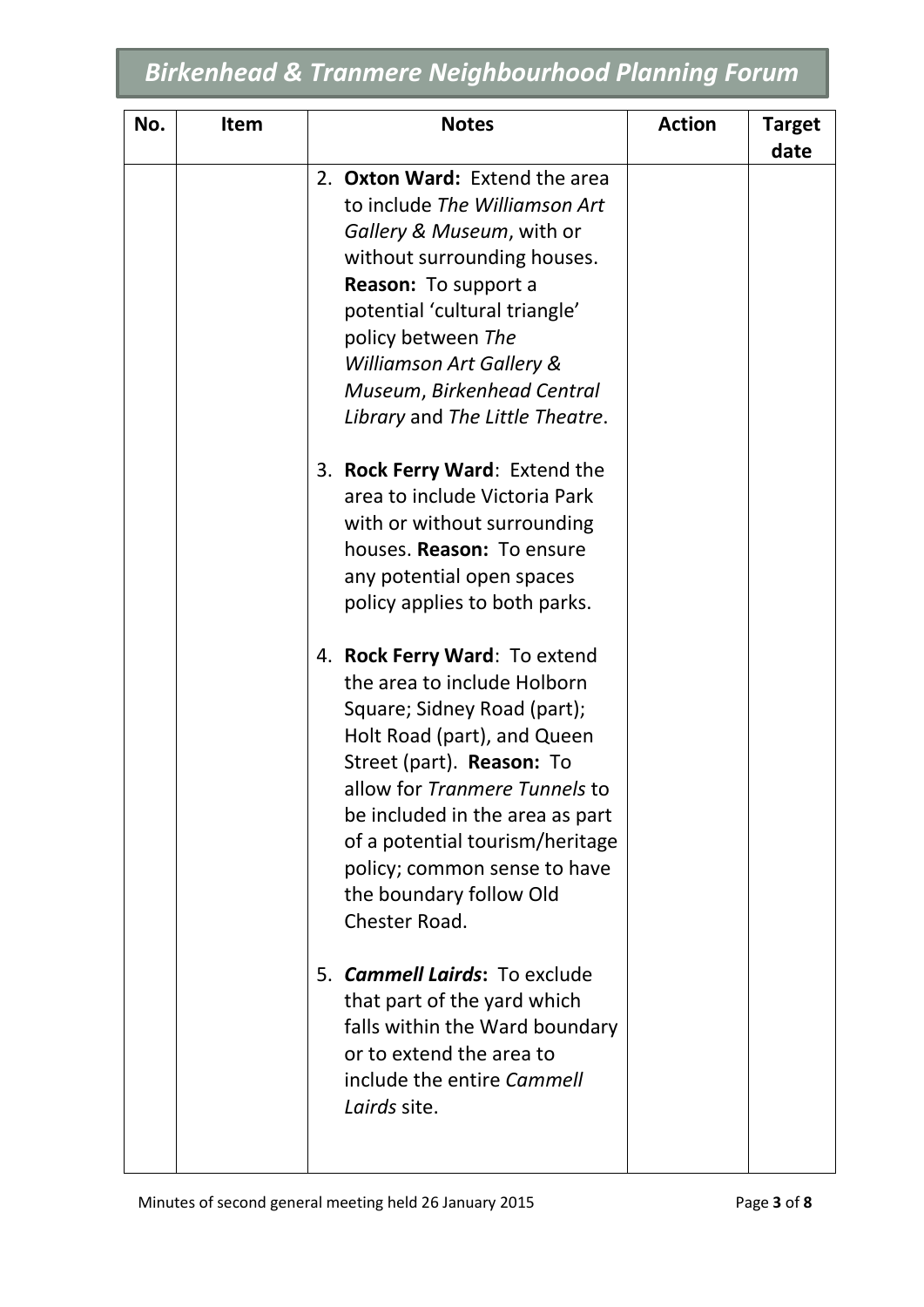| No. | <b>Item</b> | <b>Notes</b>                      | <b>Action</b> | <b>Target</b> |
|-----|-------------|-----------------------------------|---------------|---------------|
|     |             |                                   |               | date          |
|     |             | PD asked why the proposed         |               |               |
|     |             | boundary could not simply be      |               |               |
|     |             | drawn down the middle of roads.   |               |               |
|     |             | PB explained that the Forum was   |               |               |
|     |             | being pulled in two opposite      |               |               |
|     |             | directions. Councillors were      |               |               |
|     |             | concerned to ensure that as many  |               |               |
|     |             | of their constituents as possible |               |               |
|     |             | would have a say in the making of |               |               |
|     |             | the Neighbourhood Plan; whereas   |               |               |
|     |             | Council officers were concerned   |               |               |
|     |             | that the area would be too large  |               |               |
|     |             | to manage. Consequently, only     |               |               |
|     |             | those homes that would be         |               |               |
|     |             | directly affected by proposals to |               |               |
|     |             | extend the area were included.    |               |               |
|     |             | This inevitably involved an       |               |               |
|     |             | element of subjective judgement   |               |               |
|     |             | but PB applied his knowledge and  |               |               |
|     |             | experience as a chartered town    |               |               |
|     |             | planner to decide which homes     |               |               |
|     |             | would potentially be most         |               |               |
|     |             | affected by the proposals.        |               |               |
|     |             |                                   |               |               |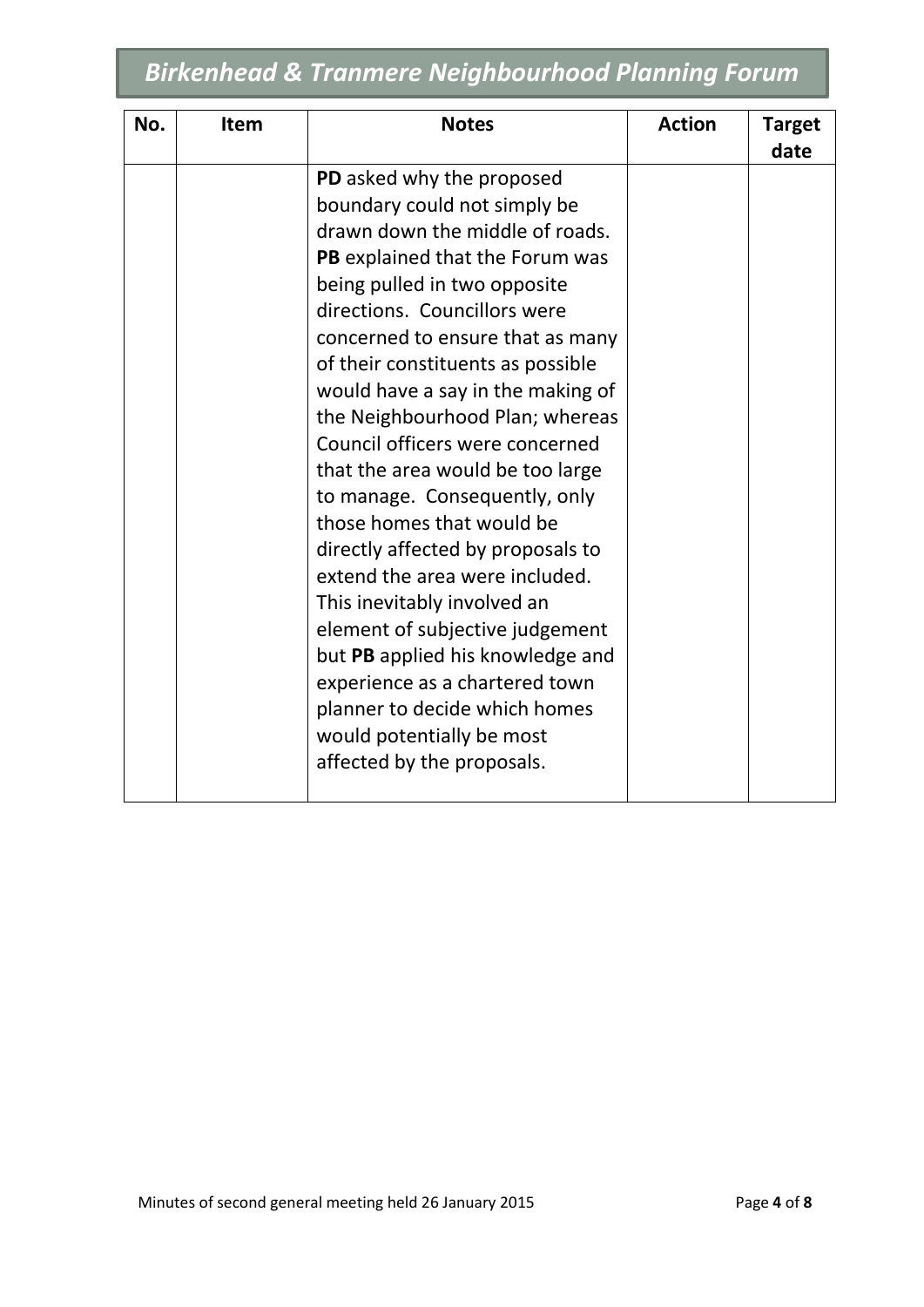| No. | <b>Item</b>                      | <b>Notes</b>                                                                                                                                                                                                                                                                                                                                                                                                                                                                                                                                                                                                                                                                                                                                                                                                                                                                                                                                          | <b>Action</b> | <b>Target</b>         |
|-----|----------------------------------|-------------------------------------------------------------------------------------------------------------------------------------------------------------------------------------------------------------------------------------------------------------------------------------------------------------------------------------------------------------------------------------------------------------------------------------------------------------------------------------------------------------------------------------------------------------------------------------------------------------------------------------------------------------------------------------------------------------------------------------------------------------------------------------------------------------------------------------------------------------------------------------------------------------------------------------------------------|---------------|-----------------------|
| 3   | Vote on<br>boundary<br>proposals | PB explained that a vote to<br>abstain would be counted as a<br>vote to retain the existing Ward<br>boundary (i.e. the 'default'<br>position). The electronic voting<br>system was used and delivered an<br>instant result, which was<br>displayed as a bar chart on the<br>projector screen. The results for<br>each proposal were as follows:<br>1. 60% voted to retain the<br>existing Ward boundary.<br>2. 60% voted to extend the area<br>and include surrounding<br>houses.<br>3. 90% voted to retain the<br>existing Ward boundary.<br>4. 80% voted to extend the area<br>to include all of the named<br>roads.<br>5. 70% voted to exclude Cammell<br>Lairds from the area.<br>PD and MM left the meeting once<br>voting was concluded.<br><b>PB</b> confirmed that the agreed<br>changes are final and that a<br>revised plan of the area would be<br>distributed to all members before<br>the area designation application<br>was completed. | PB            | date<br>1 Feb<br>2015 |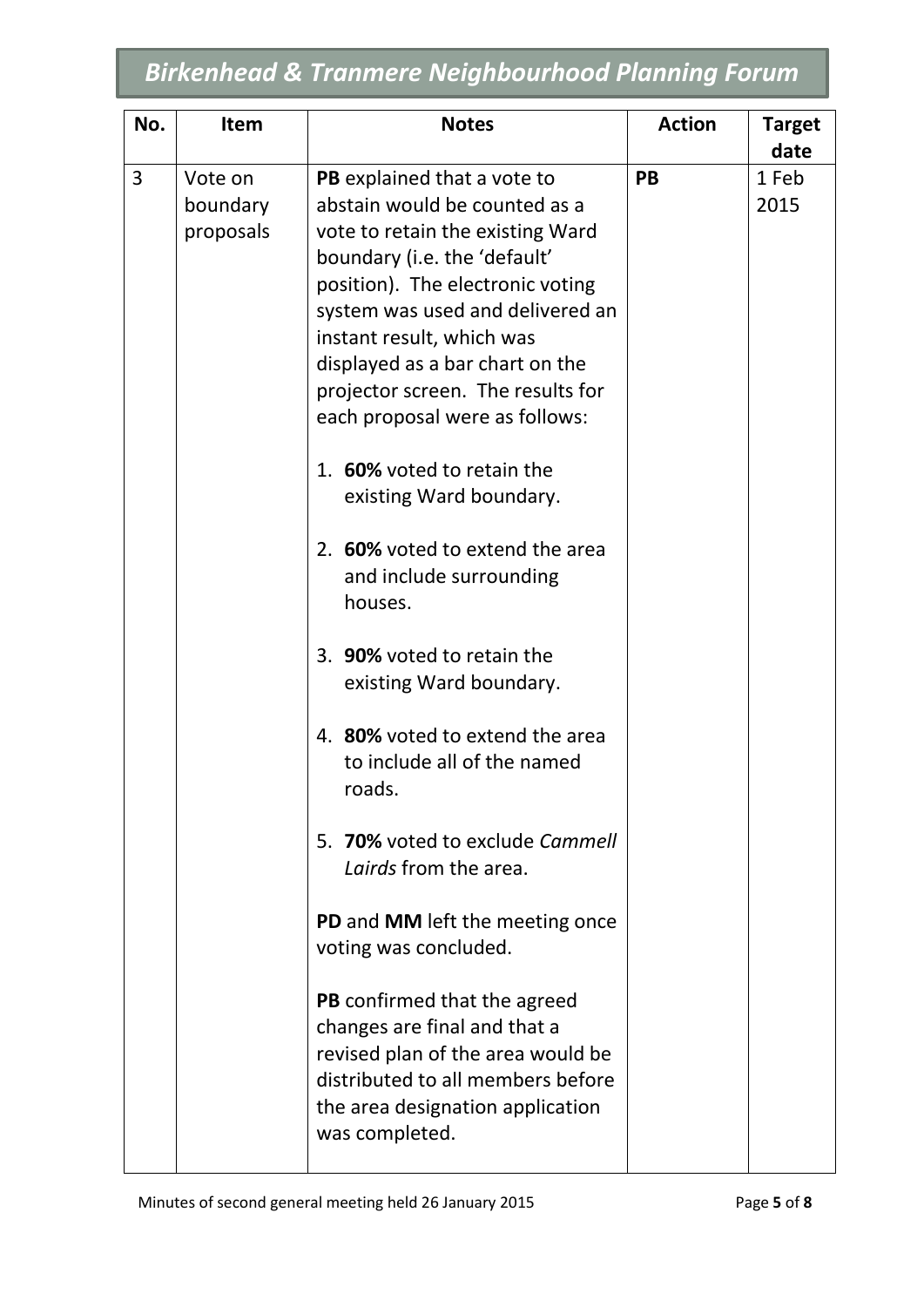| No.            | <b>Item</b>                                                     | <b>Notes</b>                                                                                                                                                                                                                                                                                                                                                                                                                                                                                                                                                                                                                                                                                                    | <b>Action</b>      | <b>Target</b><br>date |
|----------------|-----------------------------------------------------------------|-----------------------------------------------------------------------------------------------------------------------------------------------------------------------------------------------------------------------------------------------------------------------------------------------------------------------------------------------------------------------------------------------------------------------------------------------------------------------------------------------------------------------------------------------------------------------------------------------------------------------------------------------------------------------------------------------------------------|--------------------|-----------------------|
| $\overline{4}$ | <b>Discussion</b><br>about<br>changes to<br>the<br>constitution | PB explained that the Council had<br>advised a number of changes.<br>The Neighbourhood Planning<br>Regulations require a Forum to be<br>duly constituted. Therefore, it is<br>critical for the Forum to have a<br>constitution that is fit for<br>purpose.                                                                                                                                                                                                                                                                                                                                                                                                                                                      | Item<br>discharged |                       |
| 5              | Vote on<br>proposed<br>changes to<br>the<br>constitution        | PB explained that in this case a<br>vote to abstain would be ignored.<br>The electronic voting system was<br>used and delivered an instant<br>result, which was displayed as a<br>bar chart on the projector screen.<br>The results were as follows:<br>1. 89% voted to alter the<br>wording of <b>Clause 2a)</b><br>2. 78% voted to alter the<br>wording of Clause 2b)<br>3. 89% voted to alter the<br>wording of <b>Clause 2e)</b><br><b>100%</b> voted to alter the<br>4.<br>wording of Clause 4)<br>5. 100% voted to alter the<br>wording of Clause 5b)<br>6. 67% abstained and 33% voted<br>to retain the wording of<br>Clauses 5e) and 5f)<br>7. 67% voted to retain the<br>wording of <b>Clause 8d</b> ) | <b>PB</b>          | 1 Feb<br>2015         |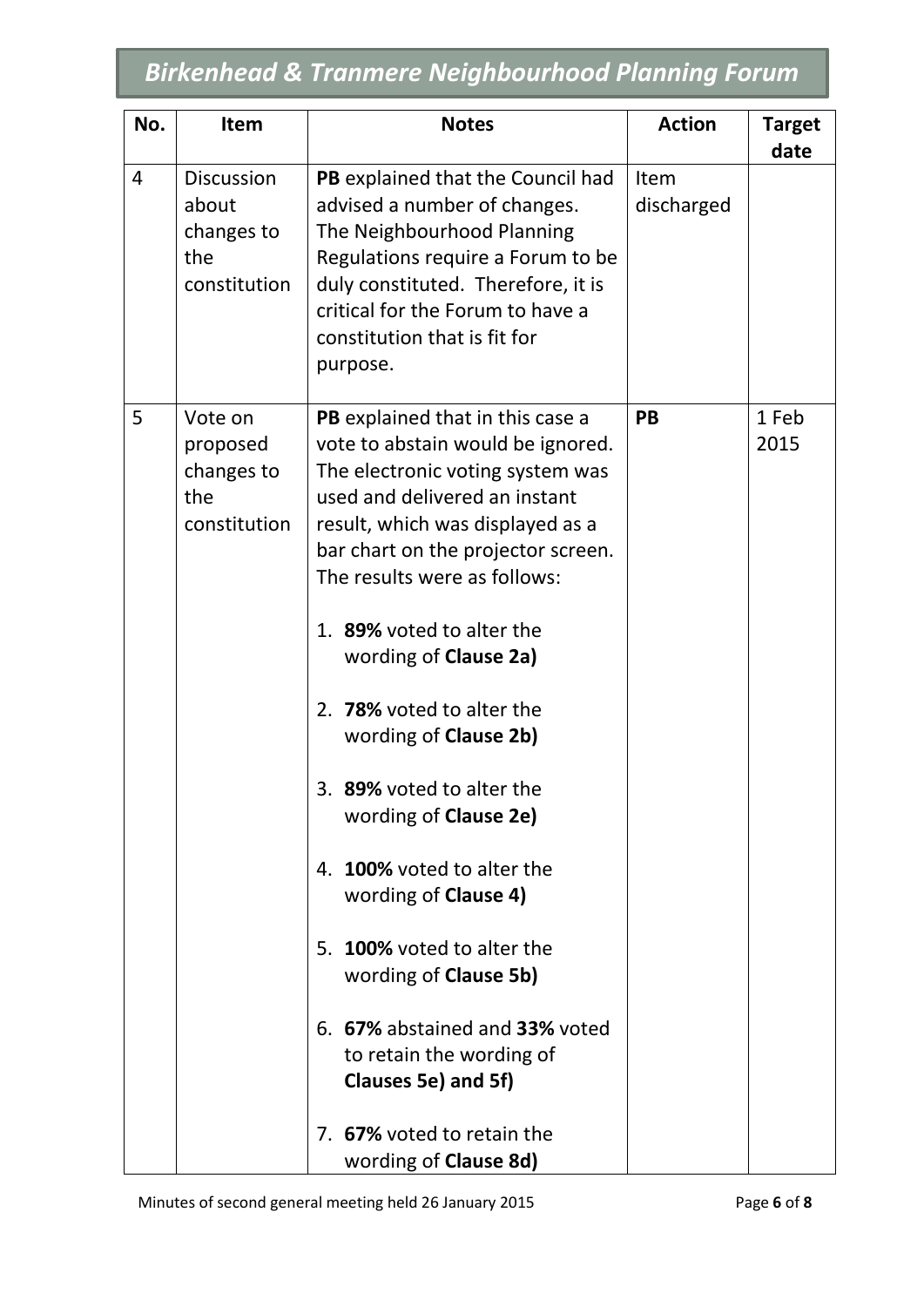| No. | Item                        | <b>Notes</b>                                                                                                                                                                                                                                                                                                                                                                                                                                                                                                           | <b>Action</b> | <b>Target</b><br>date |
|-----|-----------------------------|------------------------------------------------------------------------------------------------------------------------------------------------------------------------------------------------------------------------------------------------------------------------------------------------------------------------------------------------------------------------------------------------------------------------------------------------------------------------------------------------------------------------|---------------|-----------------------|
|     |                             | 8. 67% voted to retain the<br>wording of <b>Clause 8f)</b>                                                                                                                                                                                                                                                                                                                                                                                                                                                             |               |                       |
|     |                             | 9. 100% voted to retain the<br>wording of <b>Clause 8g)</b>                                                                                                                                                                                                                                                                                                                                                                                                                                                            |               |                       |
|     |                             | 10. 100% voted to retain the<br>wording of Clause 81)                                                                                                                                                                                                                                                                                                                                                                                                                                                                  |               |                       |
|     |                             | 11. 67% voted to retain the<br>wording of <b>Clause 9)</b> . The<br>vote was repeated after a<br>technical problem led to one<br>vote being registered twice<br>12.89% voted to alter the<br>wording of <b>Clause 10f</b> )                                                                                                                                                                                                                                                                                            |               |                       |
|     |                             | A copy of the amended<br>constitution shall be distributed<br>to all members as soon as<br>possible.                                                                                                                                                                                                                                                                                                                                                                                                                   |               |                       |
| 6   | <b>Branding</b><br>workshop | <b>PB</b> reminded all in attendance<br>about the branding workshop for<br>which the Forum has received<br>central government funding. The<br>workshop will be open to<br>members and non-members and<br>is to be led by Lucy Mason from<br>Brand. It will take place at St<br><b>Catherine's Community Centre</b><br>from 6:00pm on Monday 16<br>February 2015. Further<br>reminders will be distributed to<br>members closer to the time. The<br>purpose is to come up with ideas<br>for positive phrases and images | <b>PB</b>     | 16 Feb<br>2015        |